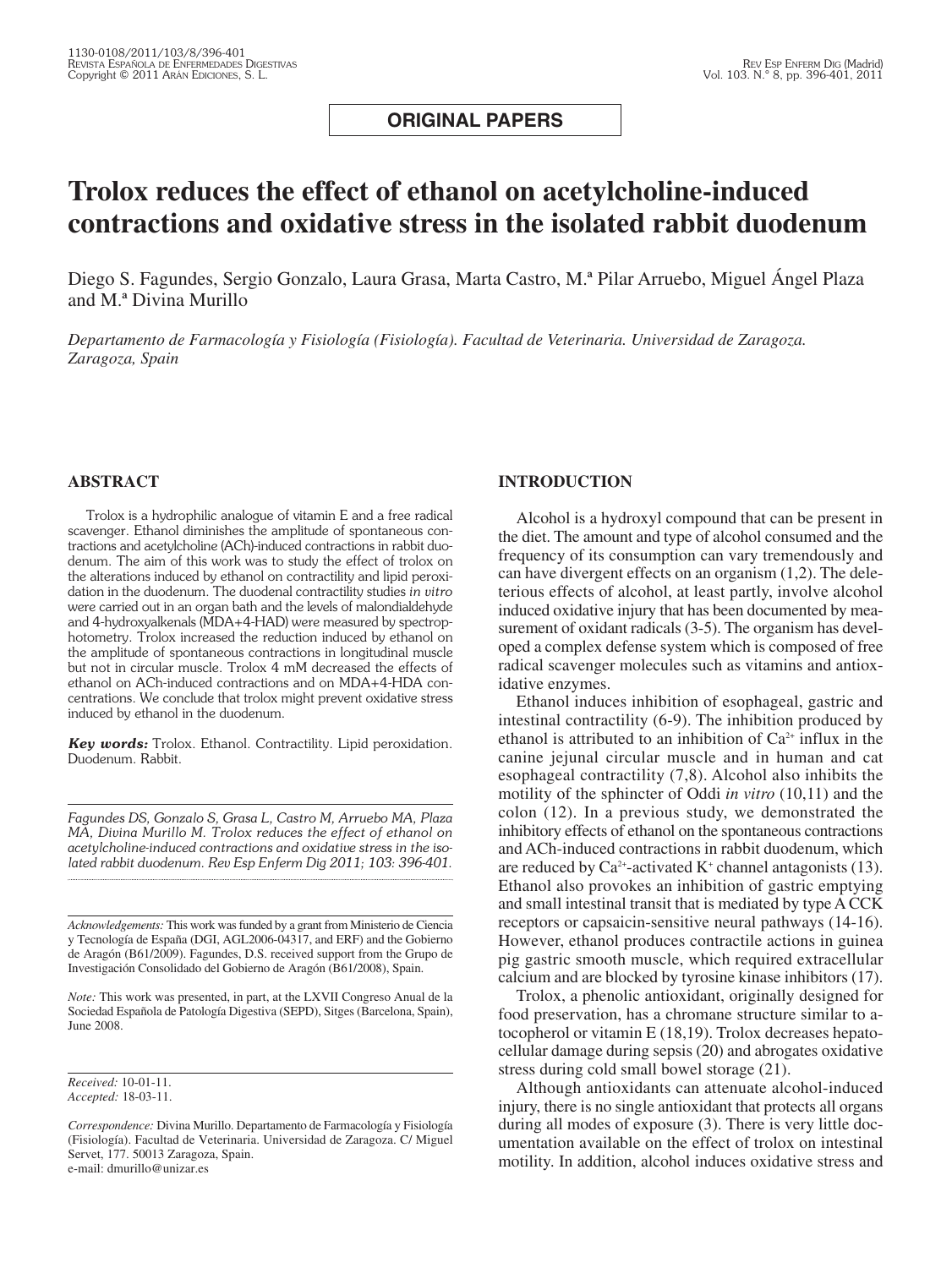reduces vitamin E levels (22). The aim of this work was to study the effect of trolox on duodenal alterations induced by ethanol on acetylcholine-induced contractions and lipid peroxidation.

# **MATERIALS AND METHODS**

# **Animals**

Male, New Zealand rabbits, weighing 2-2.5 kg, were fed with standard rabbit food and given free access to water. The rabbits were humanely handled and put down in accordance with European Council Directive 86/609/EEC.

## **Chemicals**

Acetylcholine (ACh) and 6-hydroxy-2,5,7,8-tetramethylchroman-2-carboxylic acid (trolox, a water soluble analogue of vitamin E) were obtained from Sigma (Madrid, Spain). The other chemicals used were analytical grade. The trolox was dissolved in Krebs solution. All other chemicals were dissolved in distilled water. All solutions were stored at -20 °C and fresh dilutions were made daily.

## **Preparation of duodenal segments**

After 24 h of fasting, the rabbits were killed and pieces of duodenum were cut into longitudinal and circular smooth muscle segments (10 mm long and 8 mm wide). Whole thickness segments were vertically suspended in a thermostatically controlled organ bath containing Krebs solution  $(in mM: NaCl 120, KCl 4.70, CaCl<sub>2</sub> 2.40, MgSO<sub>4</sub> 1.20,$ NaHCO<sub>3</sub> 24.50, KH<sub>2</sub>PO<sub>4</sub> 1.00 and glucose 5.60) at 37 °C to achieve pH 7.4 and continuously gassed with  $95\%$  O, and  $5\%$  CO<sub>2</sub>.

Each segment was connected to an isometric force transducer (Pioden UF1, Graham Bell House, Canterbury, UK). The segments were stretched passively to an initial tension of 20 mN. The signal output of mechanical activity was amplified (The MacLab Bridge Amp, AD Instruments Inc, Milford MA, USA) with a range of 2 mV. Mechanical activity was observed and recorded for further analysis using the MacLab Systems software. The segments were allowed to equilibrate in Krebs solution for 45 min before use.

#### **Experimental protocols**

Each experimental protocol was systematically performed on 4 longitudinal and 4 circular muscle segments taken from the same rabbit and repeated in three or four animals. Segments that did not show spontaneous activity were discarded; in this way, each preparation served as its own control. The protocol of the experiments was as follows: after the adaptation period of 45 min, the spontaneous contractions of the duodenum and the ACh (0.1 mM) responses were recorded in Krebs solution and considered as the control responses. Ethanol (at the doses of 56.2, 114.5 or 170.4 mM which are equivalent to 2.58, 5.27 or 7.85 g/l respectively) was then added to the bath for 90 min and then a second ACh (0.1 mM) response was evoked. This second response was compared with the control and expressed as percentage.

To study the effect of trolox on the ethanol alterations, trolox (1.2 and 4 mM) was added to the bath 15 min before the ethanol (56.2, 114.5 or 170.4 mM).

## **Malondialdehyde (MDA) and 4-hydroxyalkenals (4-HDA) quantitation**

The tissue concentrations of MDA and 4-hydroxyalkenals (MDA+4-HDA) were used as an index of lipid peroxidation (23). Tissue samples were incubated at 37 °C in the same conditions as organ bath studies and were divided into the following experimental groups: control (Krebs solution), ethanol, Trolox, and Trolox plus ethanol. After incubation, the tissues were frozen in isopentane for MDA+4- HDA analysis. The tissues were homogenized in ice-cold Tris buffer (50 mM, pH 7.4) and were centrifuged at 3000 x g for 10 min at 4  $^{\circ}$ C. In the assay, MDA+4-HDA reacts with N-methyl-2-phenylindole, yielding a stable chromophore with maximal absorbance at 586 nm; 1,1,3,3tetramethoxypropane was used as a standard. Results were expressed as nmol MDA+4-HDA  $mg<sup>-1</sup>$  of protein. Protein concentration was determined by the Bradford method (24), using bovine serum albumin as a standard.

## **Analysis of data**

The integrated mechanical activity per second (milliNewtons per second, mN  $s^{-1}$ ) was quantified as the integrated area per second during the first 3 min of ACh response, minus the integrated area per second of spontaneous motility, 3 min before adding ACh to the bath, and normalized per square millimeter of cross-sectional area (CSA; mm<sup>2</sup>) (13,25). The amplitude and frequency of the spontaneous contractions were analyzed. Mean amplitude (in mN) of contractions was calculated as the average of peak-to-peak differences over 5 min. The frequency of contractions was expressed as the contractions per minute (cpm) over a 5 min period. The amplitude and frequency of spontaneous contractions in the presence of substances was expressed as a percentage of the values in the absence of substances (control period). Values are expressed as mean ± SEM. Means were compared using one-way variance analysis (ANOVA) tests and p-values determined using the Scheffé F test for organ bath studies and Fisher test for MDA+4-HDA. Differences with p-values  $< 0.05$  were considered statistically significant.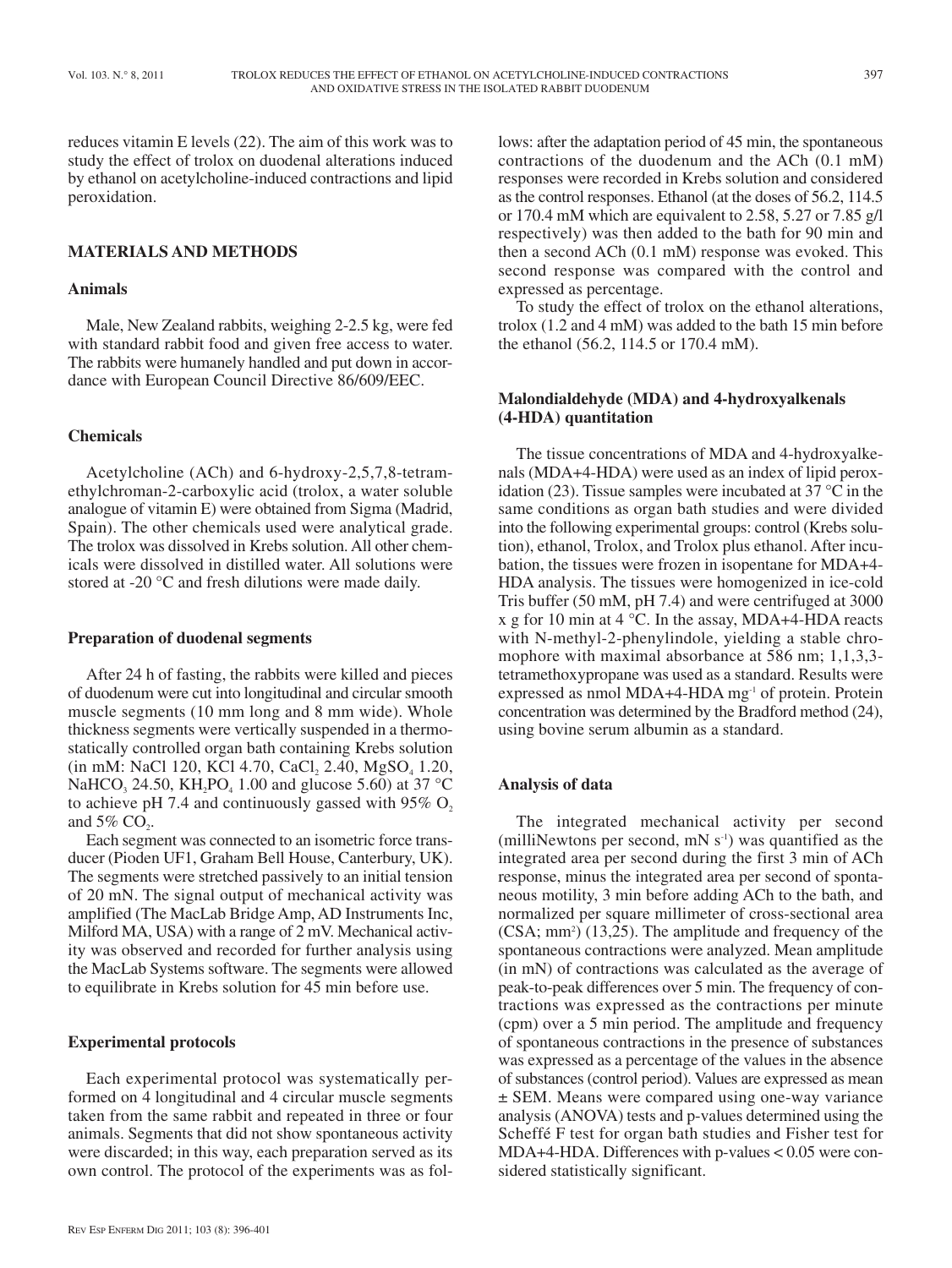

Fig. 1. Amplitude (A) and frequency (B) of spontaneous contractions from longitudinal and circular muscle of rabbit duodenum in different conditions: Control (K, Krebs), or ethanol 56.2 mM (E1), 114.5 mM (E2) and 170.4 mM (E3) during 90 min. Trolox 4 mM added 15 min before Krebs (T) or ethanol 56.2 mM (T+E1), 114.5 mM (T+E2) and 170.4 mM (T+E3). Values are the mean  $\pm$  S.E.M of 8 segments (% of control period). \*p < 0.05, \*\*p < 0.01 and \*\*\*p < 0.001 with respect to the control period.

# **RESULTS**

The spontaneous motility of isolated rabbit duodenum was rhythmic and cyclic. The amplitude of contractions was  $19.3 \pm 2.3$  mN and  $2.4 \pm 0.5$  mN (n = 12) and the frequency of contractions was  $13.5 \pm 0.4$  cpm and  $10.7 \pm 0.5$ cpm  $(n = 12)$  in longitudinal and circular smooth muscle of duodenum respectively, in control conditions.

Ethanol (56.2, 114.5 and 170.4 mM) diminished the amplitude of spontaneous contractions but did not modify the frequency of contractions in longitudinal and circular muscles of the duodenum (Figs. 1A and 1B). The AChinduced contractions (0.1 mM) were significantly reduced by ethanol at three concentrations tested in both types of smooth muscle of the duodenum (Fig. 2A).

Trolox, a water-soluble vitamin E analogue, diminished the amplitude of spontaneous contractions in longitudinal (at 4 mM, 36% *vs.* control) and circular (at 4 mM, 34% *vs.* control) muscles of the duodenum (Fig. 1A). In contrast, the frequency of spontaneous contractions (Fig. 1B) and the ACh-induced contractions (0.1 mM) were not altered (Fig. 2A). When trolox was added to the bath 15 min before ethanol it increased the reduction induced by ethanol on the amplitude of spontaneous contractions in longitudinal muscle but not in circular muscle (Fig. 1A).

Trolox (1.2 mM), administered before ethanol, reverted the effect of the lowest concentration of ethanol on AChinduced contractions in longitudinal muscle of duodenum  $(107.8 \pm 12.5\% \text{ n} = 8; 67.3 \pm 12.5\% \text{ n} = 8; 75.7 \pm 7.2\% \text{ n}$ = 8; *vs.* control 100% at 56.2, 114.5 and 170.4 mM of ethanol respectively). Trolox (1.2 mM) did not revert the ethanol effect in circular muscle  $(90.6 \pm 7.5\% \text{ n} = 8; 77.1)$  $\pm 8.2\%$  n = 8; 54.0  $\pm$  17.2% n = 8; *vs.* control 100% at 56.2, 114.5 and 170.4 mM of ethanol respectively). However, trolox (4 mM) antagonized the inhibition induced by ethanol on ACh-induced contractions in longitudinal and circular muscles of the duodenum (Fig. 2A).

Ethanol (56.2, 114.5 and 170.4 mM) increased, in a concentration-dependent manner, the MDA+4-HDA concentrations with respect to Krebs in homogenates from duodenum. Trolox (4 mM) decreased MDA+4-HDA levels induced by 114.5 and 170.4 mM ethanol concentrations in the duodenum (Fig. 2B).

## **DISCUSSION**

There is evidence that alcohol can damage or alter the function of different organs. The organs that have high metabolism, such as the liver, pancreas or stomach, are more susceptible to injury (6,9,26,27). The effect of alcohol in the digestive tract depends on the species of animal used in the research; in the same region it can induce opposite reactions. In gastric smooth muscle it causes inhibition in dogs and cats (6,9), but in guinea pigs, it causes a contraction (17). Our experiments show that ethanol reduces the amplitude of spontaneous contractions in the longitudinal and circular muscles of rabbit duodenum, but it does not modify the frequency of spontaneous contractions. These findings are consistent with previous observations *in vitro* in canine antral and intestinal smooth muscle (6,8), and *in vivo* in human jejunal contractile activity  $(28)$ .  $Ca<sup>2+</sup>$  triggers contraction in smooth muscle and is a second messenger, transducing signals from neurotransmitters, hormones and growth factors (29). The amplitude and frequency of spontaneous contractions of rabbit duodenum decrease in Ca2+ free medium (30) and similar results have been described in sheep duodenum (31). In a study using intracellular recordings, alcohol acts through mechanisms involving hyperpolarization of membrane and these authors suggest that alcohol exerts its direct effects on jejunal smooth muscle contractility (8). The ethanol-induced inhibition on the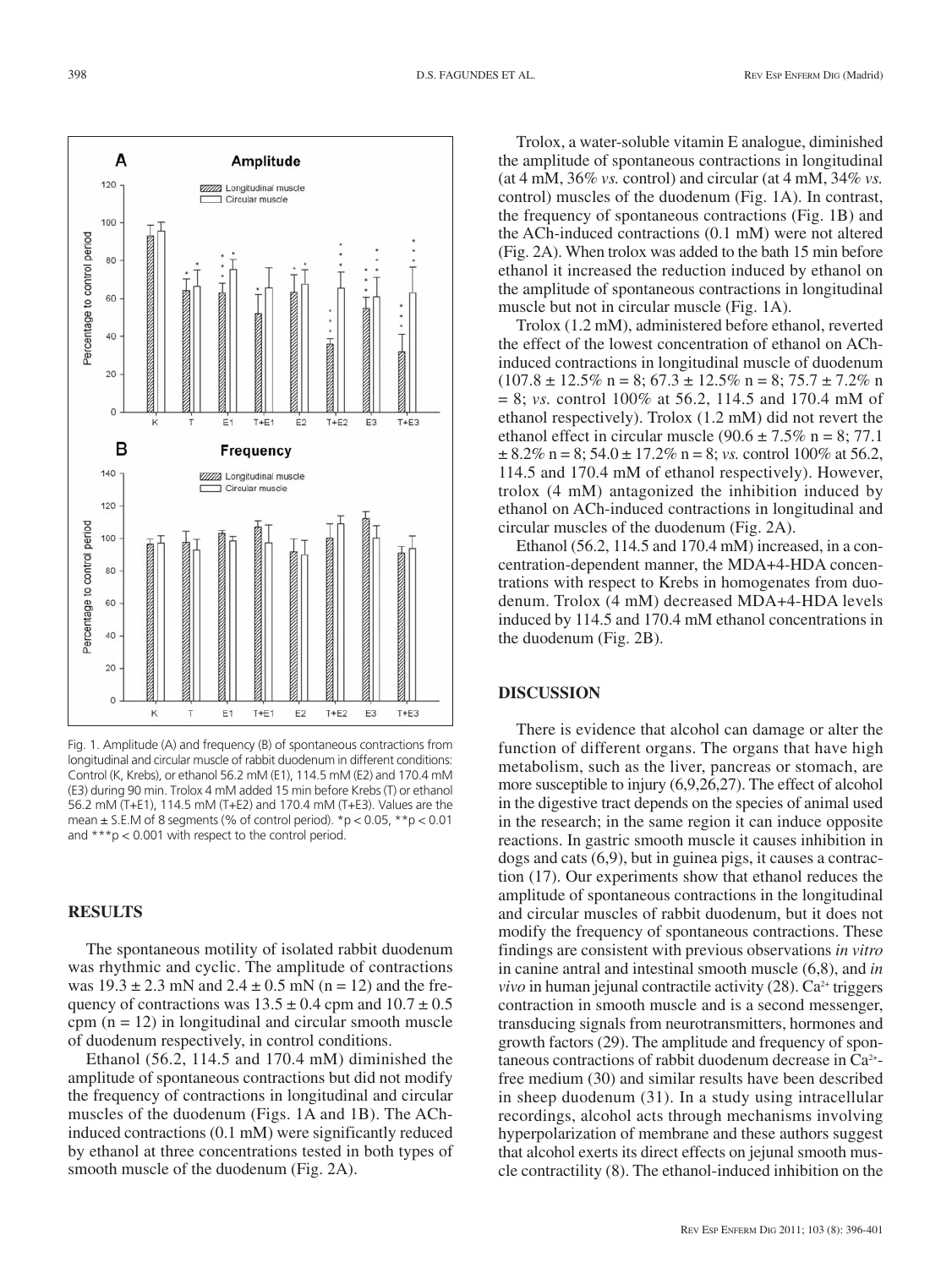amplitude of spontaneous contractions in rabbit duodenum is attributed to opening intermediate-conductance  $Ca^{2+}$ -activated  $K^+$  channels (13).

In the current study, ethanol decreased ACh-induced contractions in rabbit duodenum and this accords with other studies in which ethanol has been shown to reduce the contractions produced by ACh in isolated rat ileum (32), in canine jejunal circular smooth muscle (8) and in rabbit duodenum (13). Furthermore, ethanol decreased the thickness of synaptosomal plasma membrane vesicles lipid bilayer (33).

Trolox is a hydrophilic analogue of vitamin E, is a phenolic antioxidant and has a chromane structure similar to a-tocopherol but without the polyisoprenoid hydrophobic tail (18,19). There is little information about the effect of trolox or vitamin E on the contractility of gastrointestinal smooth muscle. Previously, we have reported that trolox reduces the amplitude of duodenal spontaneous contractions but it does not alter their frequency (34). In normoxia, addition of a-tocopherol produces no discernible effects on the frequency of contractions in guinea-pig colon (35). Vitamin E decreases contractions induced by 400 mM of ethanol in isolated canine cerebral vascular rings (36). However, vitamin E fails to show a protective action of intestinal ischemia in the hamster (37). Our results show that trolox increased the inhibition of the amplitude of spontaneous contractions induced by ethanol in duodenal longitudinal muscle; it had an additive effect on longitudinal muscle but it did not affect the circular muscle neither the frequency of spontaneous movements. The vitamin E action mechanisms proposed are inhibition of a-tropomyosin or inhibitory action on protein kinase C or inhibition of scavenger receptors class A (38,39). Perhaps trolox is mediated via excitation contraction coupling pathways of spontaneous contractions and increases the ethanol effect.

Our findings show that trolox did not alter the ACh responses in duodenum. However, trolox antagonized the effect evoked by ethanol on the ACh responses in our experimental model. Vitamin E does not inhibit the contractions induced by KCl or prostaglandin  $F_{2a}$  (36). Nevertheless vitamin E protects the bladder from the effects of in vitro hydrogen peroxide (40). Also vitamin E attenuates the contractions produced by alcohol in canine cerebral arterial rings (36). Trolox increased the reduction induced by ethanol on the amplitude of spontaneous contraction but it reverted the inhibition of ACh-induced contractions in longitudinal muscle. These opposite effects of trolox on spontaneous contractions and ACh-induced contractions could be due to different mechanisms of activation. The spontaneous contractions are produced by the depolarization of interstitial cells of Cajal and ACh contractions are evoked by the binding of acetylcholine to muscarinic receptors.

When alcohol is administered acute or chronically, it causes oxidative stress to most tissues (3). Alcohol is metabolized in the liver and the pathways of metabolism produce free radicals that affect the antioxidant system (4). Free radicals alter lipid peroxidation and antioxidants are essential in preventing the cellular damage that they cause (22,41,42).



Fig. 2. Effect of ethanol (A) on acetylcholine (ACh)-induced contractions (0.1 mM) from longitudinal and circular muscle of rabbit duodenum and (B) on MDA+4-HDA levels from homogenates of duodenum. Effect of Krebs (K, control) or Trolox 4 mM (T) during 90 min. Trolox 4 mM added 15 min before ethanol 56.2 mM (T+E1), 114.5 mM (T+E2) and 170.4 mM (T+E3). The columns are mean values and vertical bars indicate S.E.M.  $*p < 0.05$ , \*\*p < 0.01 and \*\*\*p < 0.001 with respect to the control period; #p < 0.05 with respect to ethanol (at the same concentration).

The biochemical changes elicit by ethanol are also accompanied by an increase in lipid peroxidation and MDA is an indicator of lipid peroxidation (26). Another study shows that ethanol induces lipid peroxidation and reduces vitamin E levels in Guinea pigs (22). Furthermore, it has also been described that oxidative stress alters pig bladder contractility, affecting the muscarinic receptor (43).

In this work, the concentration of MDA+4-HDA was elevated after the incubation of duodenal tissue with ethanol. Trolox reduced this increase in MDA+4-HDA levels and antagonized the effect of ethanol on the ACh-induced contractions. These results indicate that alcohol induced lipid peroxidation, increasing the levels of MDA+4-HDA, that is a marker of oxidative stress (23). Our results coincide with studies in which ethanol treatment has resulted in the deple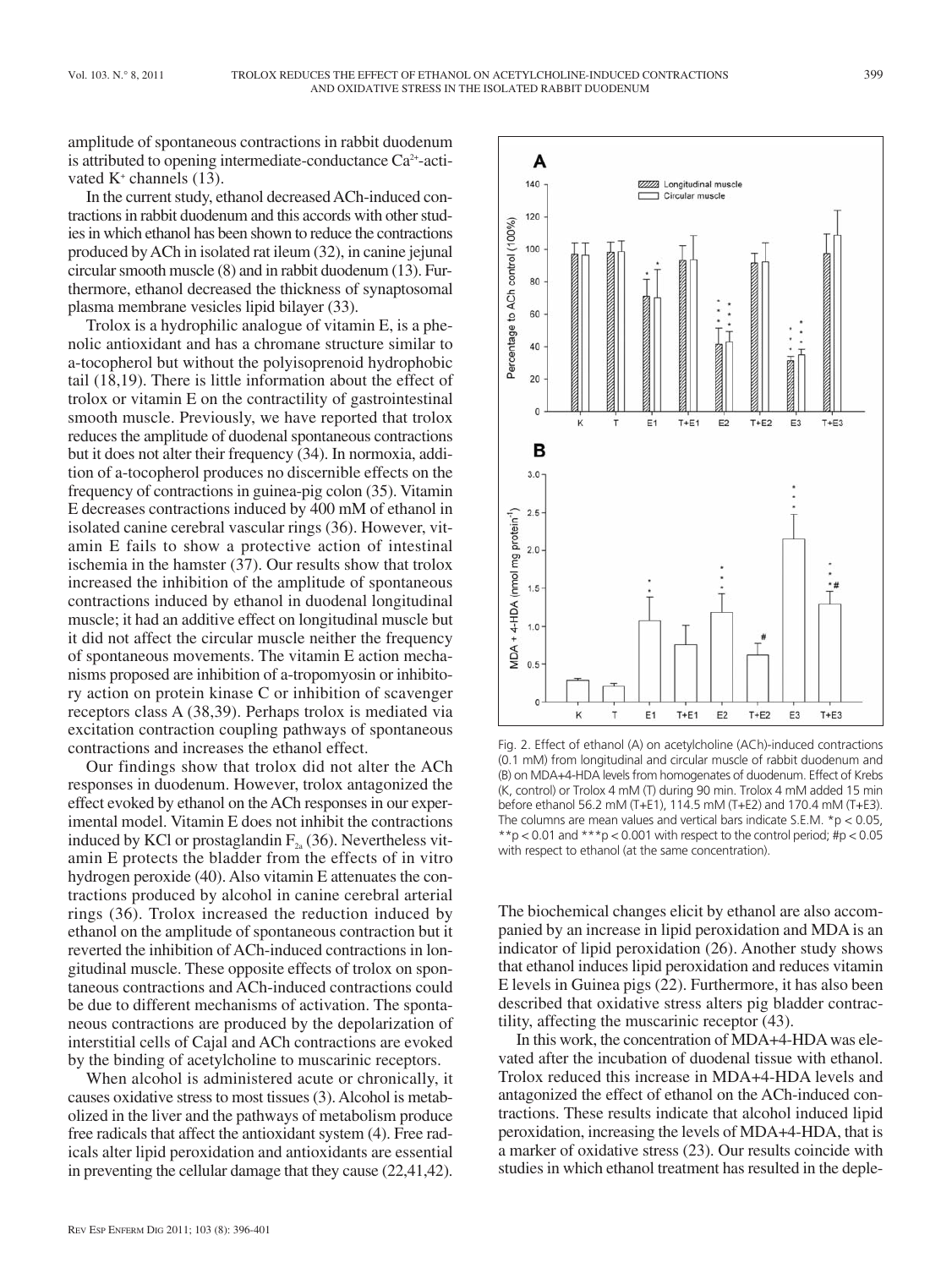tion of glutathione levels and decreased antioxidant activity as well as elevating MDA (4). In hepatocytes, the increase in lipid peroxidation induced by ethanol is reversed by vitamin E (26). Trolox enhances cardiac recovery after ischemia/reperfusion, both when it is perfused *in vitro* and after its oral administration. Vitamin E also favorably affects cardiac recovery, but does so less effectively than trolox. The production of the thiobarbituric acid-reactive substances (TBARS) is significantly inhibited by trolox, suggesting that its beneficial effects are due to its antioxidant activities (44). The combination of vitamin C, vitamin E and selenium has a protective effect on ethanol-induced duodenal mucosal injury (45). A diet high in vitamin E protects bladder smooth muscle from peroxidation produced by hydrogen peroxide incubation (40). In addition, trolox reduces MDA levels in oxidative stress of mucosal injury during cold small bowel storage (21) and in the incubation of duodenal segments with lipopolysaccharide (34).

We can conclude that trolox reduces the effects of ethanol on ACh-induced contractions and on MDA+4-HDA levels and trolox might therefore prevent oxidative stress induced by ethanol in the duodenum.

# **REFERENCES**

- 1. Solera Albero J, Tárraga López PJ, Carbayo Herencia JA, López Cara MA, Celada Rodríguez A, Cerdán Oliver M, et al. Influence of diet and lifestyle in colorectal cancer. Rev Esp Enferm Dig 2007;99(4):190- 200.
- 2. Franco A, Sikalidis AK, Solís Herruzo JA. Colorectal cancer: influence of diet and lifestyle factors. Rev Esp Enferm Dig 2005;97(6):432-48.
- 3. McDonough KH. Antioxidant nutrients and alcohol. Toxicology 2003;189(1-2):89-97.
- 4. Das SK,Vasudevan DM. Alcohol-induced oxidative stress. Life Sci 2007;81(3):177-87.
- 5. Conde de la Rosa L, Moshage H, Nieto N. Hepatocyte oxidant stress and alcoholic liver disease. Rev Esp Enferm Dig 2008;100(3):156-63.
- 6. Sanders KM, Bauer AJ. Ethyl alcohol interferes with excitation-contraction mechanisms of canine antral muscle. Am J Physiol 1982;242(3):G222-30.
- 7. Keshavarzian A, Zorub O, Sayeed M, Urban G, Sweeney C, Winship D, et al. Acute ethanol inhibits calcium influxes into esophageal smooth but not striated muscle: a possible mechanism for ethanol-induced inhibition of esophageal contractility. J Pharmacol Exp Ther 1994;270 (3):1057-62.
- 8. Lu G, Sarr MG, Szurszewski JH. Effects of ethyl alcohol on canine jejunal circular smooth muscle. Dig Dis Sci 1997;42(12):2403-10.
- 9. Sim SS, Choi JC, Min DS, Rhie DJ, Yoon SH, Hahn SJ, et al. Effect of ethanol on spontaneous phasic contractions of cat gastric smooth muscle. Scand J Gastroenterol 2002;37(1):23-7.
- 10. Cullen JJ, Ledlow A, Murray JA, Conklin JL. The effect of ethanol on sphincter of Oddi motility in vitro. J Surg Res 1997;67(1):58-61.
- 11. Sari R, Palvolgyi A, Rakonczay Z, Jr., Takacs T, Lonovics J, Czako L, et al. Ethanol inhibits the motility of rabbit sphincter of Oddi in vitro. World J Gastroenterol 2004;10(23):3470-4.
- 12. Wang SL, Xie DP, Liu KJ, Qin JF, Feng M, Kunze W, et al. Nitric oxide mediates the inhibitory effect of ethanol on the motility of isolated longitudinal muscle of proximal colon in rats. Neurogastroenterol Motil 2007;19(6):515-21.
- 13. Fagundes DS, Grasa L, Arruebo MP, Plaza MA, Murillo MD. Ca2+ activated K+ channels involved in duodenal dismotility induced by ethanol. Alcohol Alcohol 2007;42(4):291-5.
- 14. Izbeki F, Wittmann T, Csati S, Lonovics J. The mechanisms of the inhibitory effect of ethanol on gastric emptying involve type A CCK receptors. Regul Pept 2004;117(2):101-5.
- 15. Izbeki F, Wittmann T, Jancso G, Csati S, Lonovics J. Inhibition of gastric emptying and small intestinal transit by ethanol is mediated by capsaicin-sensitive afferent nerves. Naunyn Schmiedebergs Arch Pharmacol 2002; 365(1):17-21.
- 16. Franke A, Teyssen S, Harder H, Singer MV. Effect of ethanol and some alcoholic beverages on gastric emptying in humans. Scand J Gastroenterol 2004;39(7):638-44.
- 17. Zheng XL, Mokashi S, Hollenberg MD. Contractile action of ethanol in guinea pig gastric smooth muscle: inhibition by tyrosine kinase inhibitors and comparison with the contractile action of epidermal growth factor-urogastrone. J Pharmacol Exp Ther 1997;282(1):485-95.
- 18. Bjorneboe A, Bjorneboe GE, Drevon CA. Absorption, transport and distribution of vitamin E. J Nutr 1990;120(3):233-42.
- 19. Tafazoli S, Wright JS, O'Brien PJ. Prooxidant and antioxidant activity of vitamin E analogues and troglitazone. Chem Res Toxicol 2005;18(10):1567-74.
- 20. Park SW, Lee SM. The beneficial effect of Trolox on sepsis-induced hepatic drug metabolizing dysfunction. Arch Pharm Res 2004;27 (2):232-8.
- 21. Salehi P, Walker J, Madsen K, Churchill TA. Control of oxidative stress in small bowel: relevance to organ preservation. Surgery 2006;139 (3):317-23.
- 22. Suresh MV, Sreeranjit Kumar CV, Lal JJ, Indira M. Impact of massive ascorbic acid supplementation on alcohol induced oxidative stress in guinea pigs. Toxicol Lett 1999;104(3):221-9.
- 23. Esterbauer H, Cheeseman KH. Determination of aldehydic lipid peroxidation products: malonaldehyde and 4-hydroxynonenal. Methods Enzymol 1990;186:407-21.
- 24. Bradford MM. A rapid and sensitive method for the quantitation of microgram quantities of protein utilizing the principle of protein-dye binding. Anal Biochem 1976;72:248-54.
- 25. Rebollar E, Arruebo MP, Plaza MA, Murillo MD. Effect of lipopolysaccharide on rabbit small intestine muscle contractility in vitro: role of prostaglandins. Neurogastroenterol Motil 2002;14(6):633-42.
- 26. Gyamfi MA, Wan YJ. The effect of ethanol, ethanol metabolizing enzyme inhibitors, and Vitamin E on regulating glutathione, glutathione Stransferase, and S-adenosylmethionine in mouse primary hepatocyte. Hepatol Res 2006;35(1):53-61.
- 27. Gonzalez A, Pariente JA, Salido GM. Ethanol impairs calcium homeostasis following CCK-8 stimulation in mouse pancreatic acinar cells. Alcohol 2008;42(7):565-73.
- 28. Robles EA, Mezey E, Halsted CH, Schuster MM. Effect of ethanol on motility of the small intestine. Johns Hopkins Med J 1974;135(1):17-24.
- 29. Farrugia G. Ionic conductances in gastrointestinal smooth muscles and interstitial cells of Cajal. Annu Rev Physiol 1999;61:45-84.
- 30. Grasa L, Rebollar E, Arruebo MP, Plaza MA, Murillo MD. The role of Ca2+ in the contractility of rabbit small intestine in vitro. J Physiol Pharmacol 2004;55(3):639-50.
- 31. Murillo MD, Plaza MA, de Pedro MJ, Arruebo MP. The effect of Ca2+ antagonists on spontaneous motility from sheep duodenum. J Pharm Pharmacol 1994;46(2):138-40.
- 32. Wali FA, Suer AH, Hayter A, Tugwell AC. The effect of ethanol on spontaneous contractions and on the contraction produced by periarterial nerve stimulation and by acetylcholine in the rat isolated ileum. Gen Pharmacol 1987;18(6):631-5.
- 33. Park JS, Choi EJ, Jeong DS, Yang HJ, Kim KP, Son KK, et al. Effects of dimyristoylphosphatidylethanol and ethanol on thickness of neuronal membrane lipid bilayers. Arch Pharm Res 2009;32(10):1469-73.
- 34. Fagundes DS, Gonzalo S, Arruebo MP, Plaza MA, Murillo MD. Melatonin and Trolox ameliorate duodenal LPS-induced disturbances and oxidative stress. Dig Liver Dis 2010;42(1):40-4.
- 35. Kelly MJ, Mathie AZ, Vallance C. A pharmacological action of vitamin E unrelated to its antioxidant capacity. Methods Find Exp Clin Pharmacol 2006;28(8):499-505.
- 36. Li W, Zheng T, Altura BT, Altura BM. Antioxidants prevent ethanolinduced contractions of canine cerebral vascular smooth muscle: relation to alcohol-induced brain injury. Neurosci Lett 2001;301(2):91-4.
- 37. Boyd AJ, Sherman IA, Saibil FG, Mamelak M. The protective effect of gamma-hydroxybutyrate in regional intestinal ischemia in the hamster. Gastroenterology 1990;99(3):860-2.
- 38. Aratri E, Spycher SE, Breyer I, Azzi A. Modulation of alpha-tropomyosin expression by alpha-tocopherol in rat vascular smooth muscle cells. FEBS Lett 1999;447(1):91-4.